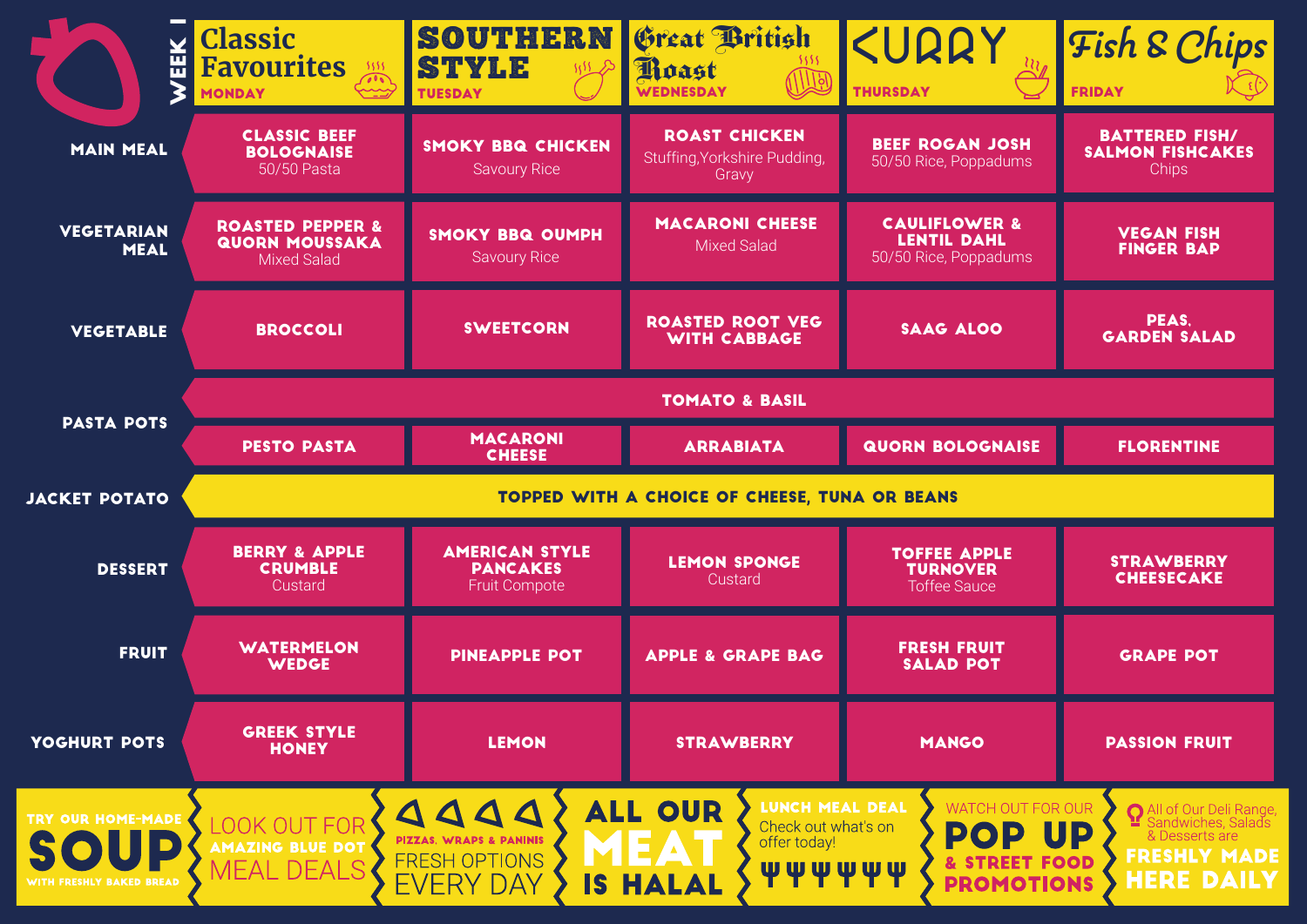| EEK                              | <b>Classic</b><br>Favourites<br><b>MONDAY</b>                     | SOUTHERN<br><b>STYLE</b><br><b>TUESDAY</b>                     | Great British<br>Poast<br>WEDNESDAY                                        | KURRY<br><b>THURSDAY</b>                                                       | Fish & Chips<br><b>FRIDAY</b>                             |  |  |
|----------------------------------|-------------------------------------------------------------------|----------------------------------------------------------------|----------------------------------------------------------------------------|--------------------------------------------------------------------------------|-----------------------------------------------------------|--|--|
| <b>MAIN MEAL</b>                 | <b>CHICKEN</b><br><b>SAUSAGE &amp; MASH</b><br><b>Onion Gravy</b> | <b>CHILLI CON CARNE</b><br>Nachos, Sour Cream,<br>Rice, Salsa  | <b>ROAST BEEF</b><br>Stuffing,<br>Yorkshire Pudding, Gravy                 | <b>CHICKEN MASALA</b><br>50/50 Rice, Poppadums                                 | <b>BATTERED FISH/</b><br><b>SALMON FISHCAKES</b><br>Chips |  |  |
| <b>VEGETARIAN</b><br><b>MEAL</b> | <b>VEGAN SAUSAGE</b><br>& MASH<br><b>Onion Gravy</b>              | <b>MIXED BEAN CHILLI</b><br>Nachos, Sour Cream, Rice,<br>Salsa | <b>ROASTED VEG</b><br>& FETA TART<br>Stuffing, Yorkshire Pudding,<br>Gravy | <b>CHICKPEA, SQUASH &amp;</b><br><b>SPINACH CURRY</b><br>50/50 Rice, Poppadums | <b>PIZZA WRAP</b><br>Chips                                |  |  |
| <b>VEGETABLE</b>                 | <b>CARROTS, PEAS,</b><br><b>GARDEN SALAD</b>                      | <b>BLACKENED CORN</b><br><b>COBETTES</b>                       | <b>ROASTED ROOT VEG</b><br><b>WITH CABBAGE</b>                             | <b>CUMIN STIR FRIED</b><br><b>GREENS</b>                                       | <b>GARDEN PEAS</b>                                        |  |  |
|                                  | <b>TOMATO &amp; BASIL</b>                                         |                                                                |                                                                            |                                                                                |                                                           |  |  |
| <b>PASTA POTS</b>                | <b>PESTO PASTA</b>                                                | <b>MACARONI</b><br><b>CHEESE</b>                               | <b>ARRABIATA</b>                                                           | <b>QUORN BOLOGNAISE</b>                                                        | <b>FLORENTINE</b>                                         |  |  |
|                                  | <b>TOPPED WITH A CHOICE OF CHEESE, TUNA OR BEANS</b>              |                                                                |                                                                            |                                                                                |                                                           |  |  |
| <b>JACKET POTATO</b>             |                                                                   |                                                                |                                                                            |                                                                                |                                                           |  |  |
| <b>DESSERT</b>                   | <b>LEMON YOGHURT</b><br><b>CHEESECAKE POT</b>                     | <b>APPLE &amp; PEAR</b><br><b>CRUMBLE</b><br>Custard           | <b>STICKY TOFFEE</b><br><b>PUDDING</b><br><b>Toffee Sauce</b>              | <b>WAFFLES</b><br>Fruit Compote                                                | <b>FRUIT SUNDAE</b>                                       |  |  |
| <b>FRUIT</b>                     | <b>WATERMELON</b><br><b>WEDGE</b>                                 | <b>GRAPE POT</b>                                               | <b>FRESH FRUIT</b><br><b>SALAD POT</b>                                     | <b>PINEAPPLE POT</b>                                                           | <b>ORANGE WEDGES</b>                                      |  |  |
| YOGHURT POTS                     | <b>GREEK STYLE</b><br><b>HONEY</b>                                | <b>LEMON</b>                                                   | <b>STRAWBERRY</b>                                                          | <b>MANGO</b>                                                                   | <b>PASSION FRUIT</b>                                      |  |  |